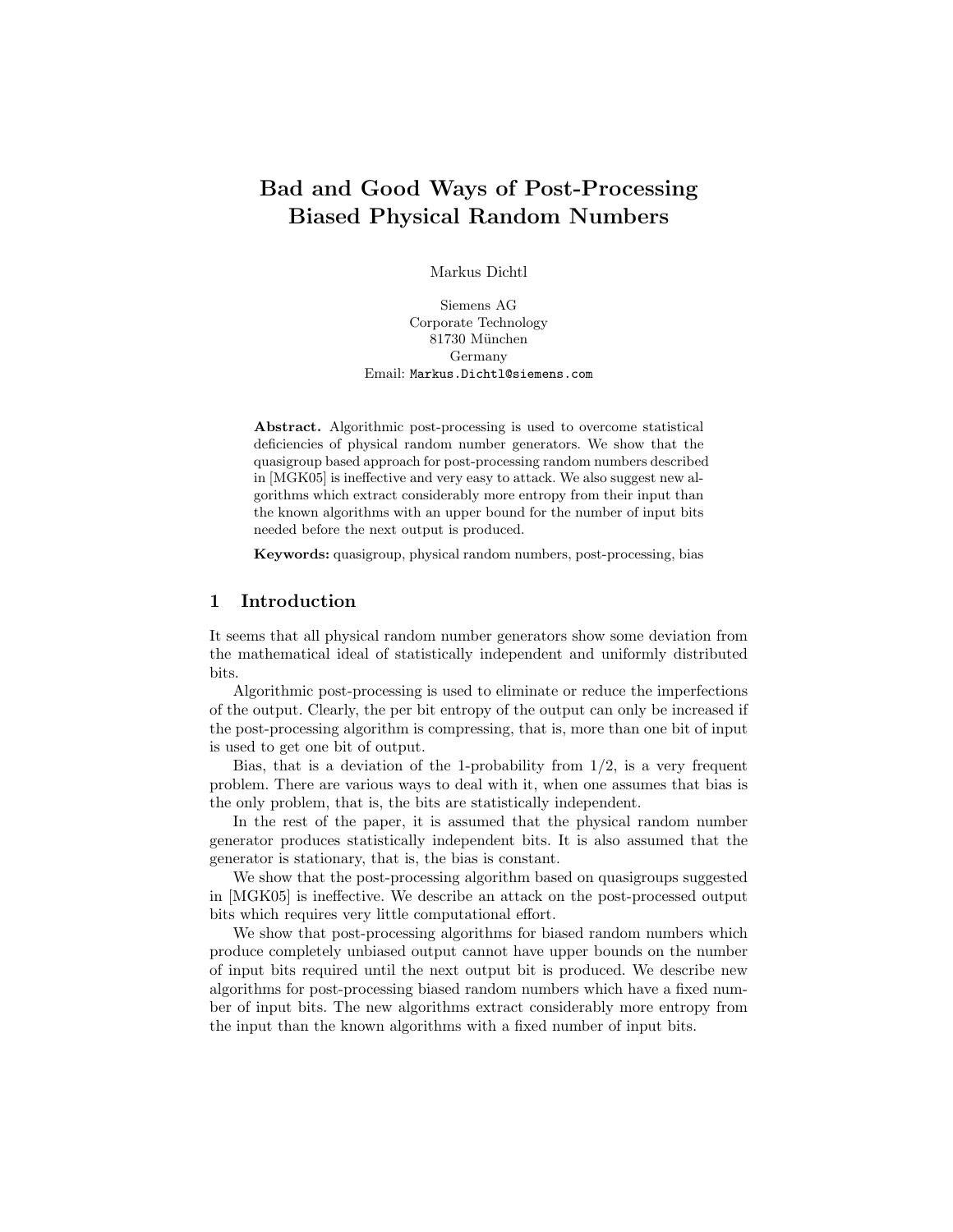## 2 An ineffective post-processing method for biased random numbers

At FSE 2005, S. Markovski. D. Gligoroski, and L. Kocarev suggested in [MGK05] a method based on quasigroups for post-processing biased random numbers. In this paper, we only give results for their E-algorithm, but all results can be transferred trivially to the E'-algorithm.

## 2.1 The E-transform

A quasigroup  $(A, *)$  of finite order s is a set A of cardinality s with an operation ∗ on A such that the operation table of ∗ is a Latin square (that is, all elements of A appear exactly once in each row and column of the table).

The mapping  $e_{b_0,*}$  maps a finite string of elements  $a_1, a_2, \ldots, a_n$  of A to a finite string  $b_1, b_2, \ldots b_n$  such that  $b_{i+1} = a_{i+1} * b_i$  for  $i = 0, 1, \ldots, n-1$ .  $b_0$  is called the leader of the mapping  $e_{b_0,*}$ . The leader must be chosen in such a way that  $b_0 * b_0 \neq b_0$  holds.

For a fixed positive integer  $k$ , the E-transform of a finite string of elements from A is just the k-fold application of the function  $e_{b_0,*}$ . Here we deviate slightly from the terminology of [MGK05]. There, the E-transform allows different leaders for the  $k$  applications of the function  $e$ , but later in the description of the post-processing algorithm the leader is a fixed element.

### 2.2 True and claimed properties of the E-transform

Why the suggested quasi group approach is ineffective for post-processing biased random numbers Theorem 1 of [MGK05] states correctly that the E-transform is bijective. As a consequence of this theorem the E-transform is ineffective for post-processing biased random numbers. As a bijection, it cannot extract entropy from its input bits. The entropy of its output bits is just the same as the entropy of the input bits. Of course, applying a bijection to some random bits does not do any harm either.

The output of the E-transform is not uniformly distributed Theorem 2 of [MGK05] claims incorrectly that the substrings of length  $l \leq k$  are uniformly distributed in the E-transform of a sufficiently long arbitrary input string.

Let x be an element of the quasigroup A. The E-transform is a bijection, so for each string length  $n$ , there is an input string  $w$  which is mapped by the Etransform to the string with n times  $x$  in sequence. Clearly, all substrings of the E-transform of  $w$  are just repetitions of  $x$ . Hence, the distribution of substrings of length  $l \leq k$  in the E-transform of w is as far from uniform as possible.

When we look at the proof of the theorem, we see that the authors do not deal with an arbitrary input string, but with one where all elements of the string are chosen randomly and statistically independently according to a fixed distribution. In their proof, the authors do not try to show that the distribution of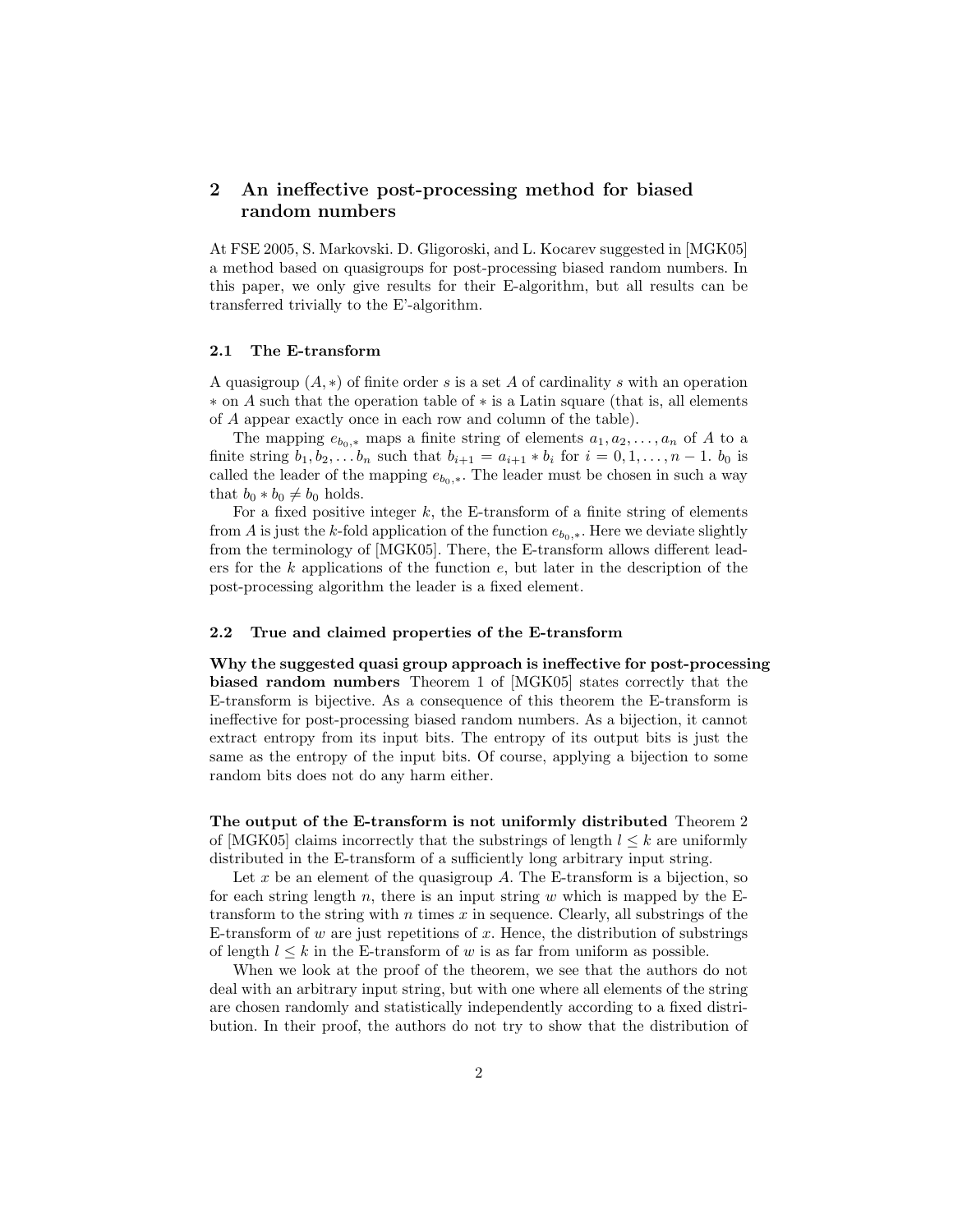the output substrings is exactly uniform, but refer to the stationary state of a Markov chain. So their result could hold at most asymptotically. However, the Lemma 1 they use in their proof, is completely wrong. Let  $x$  be the input string for the first application of  $e_{b_0,*}$ . Then the lemma states that for all m the probability of a fixed element of A at the mth position of  $e_{b_0,*}(x)$  is approximately  $1/s$ , s being the order of the quasigroup. To see how wrong this is, we consider a highly biased generator suggested in [MGK05]. We assume that the probability of 0-bits is 999/1000 and the probability of 1-bits is 1/1000. The bits are assumed to be statistically independent. We name this generator HB (highly biased). (The value of the bias is -0.499 .) For post-processing, we use a quasigroup  $({0, 1, 2, 3}, *)$  of order 4. We map each pair of input bits bijectively to a quasigroup element by using the binary value of the pair. Hence the postprocessing input 0 has probability 0.998001, 1 and 2 have probability 0.000999, and the probability of 3 is 0.000001. The first element of  $e_{b_0,*}(x)$  depends only on the first element of x. So, one element of A appears as first element of the output string with probability 0.998001, two with probability 0.000999, and one with probability 0.000001. All these values are very far away from the value 1/4 suggested by the lemma.

One should note that the generator  $HB$ , which we consider several times in this paper, was not constructed to demonstrate the weakness of the quasigroup post-processing, but that the authors of [MGK05] claim explicitly that their method is suited for post-processing the output of HB.

### 2.3 What is really going on in the E-transform

The elements at the end of the output string of the E-transform approach the uniform distribution very slowly, when the input string from a strongly biased source is growing longer. This is shown in Figure 1. We used the quasigroup of order 4 from the Example 1 in [MGK05] and the leader 1 with  $k = 128$  (as suggested by the authors of [MGK05] for highly biased input) to post-process 10000 samples of 100000 bits (50000 input elements) from the generator HB.

To achieve an approximately uniform distribution, about 50000 input elements, or 100000 bits have to be processed.

Now, it would be wrong to conclude that everything is fine after 100000 bits. Since the E-transform is bijective for all input lengths, the entropy of the later output elements is as low as the entropy of the first ones. How can the entropy of the later output bits be so low if they are approximately uniformly distributed? The low entropy is the result of strong statistical dependencies between the output elements. For the later output elements, the E-transform just replaces one statistical problem, bias, with another one, dependency. Of course one cannot expect anything better from a bijective post-processing function.

### 2.4 Attacking the post-processed output of the E-transform

Since the E-transform is bijective, it is, from an information theoretical point of view, clear that its output resulting from an input with biased probabilities can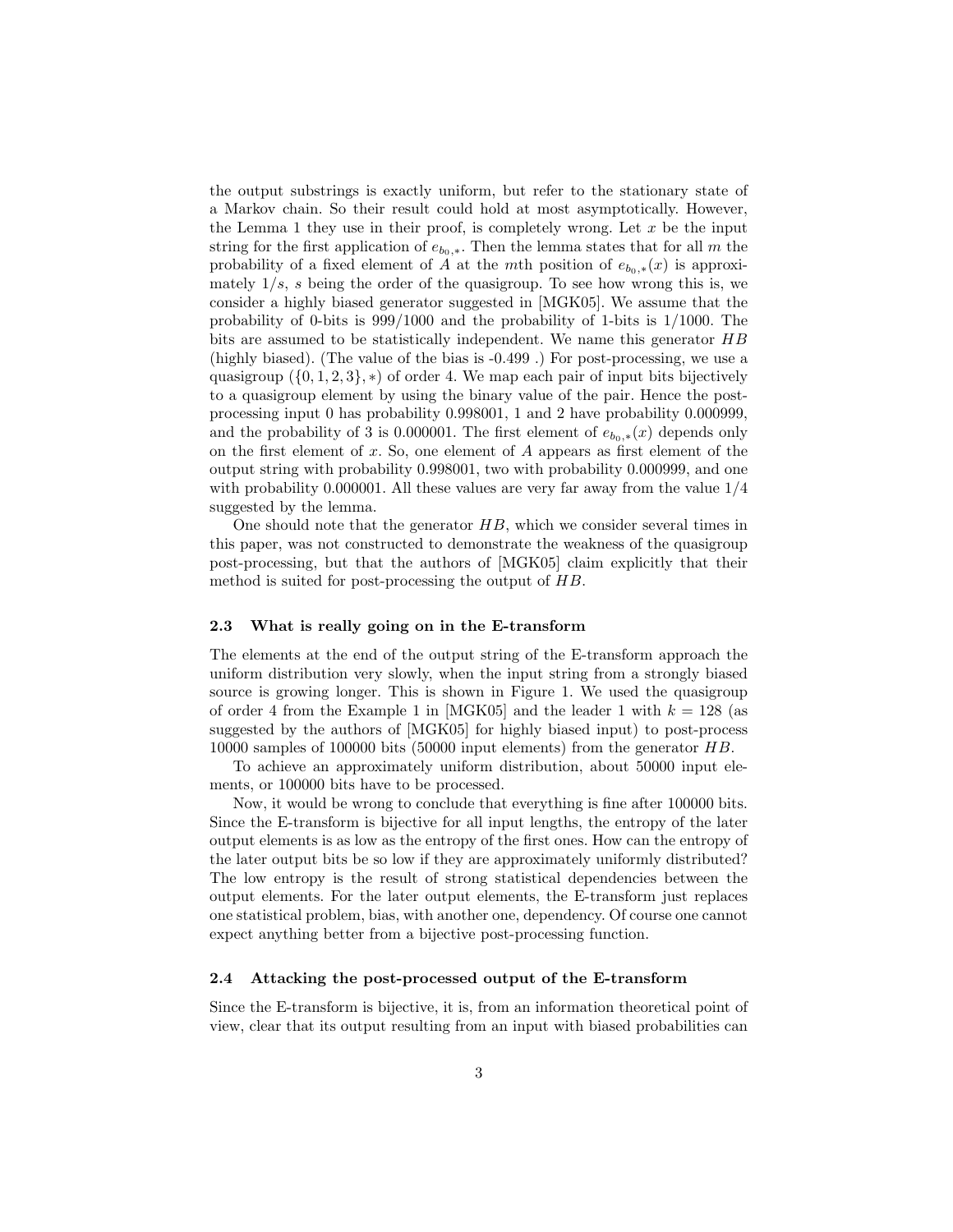

Fig. 1. Frequencies of the element 0 in the post-processed output of the generator HB. For each position in the output string, one dot indicates the frequency of the output element 0 at that position in 10000 experiments. To be visible, the dots have to be so large the individual dots are not discernible and give the impression of three "curves". For subsequent output elements, the output frequency sometimes jumps from one of the three "curves" visible in the figure to another one.

be predicted with a probability greater than  $1/s$ , where s is the cardinality of A. We will show now that the computation of the output element with the highest probability is very easy.

The first output element of the E-transform is the easiest to guess. We just choose the string containing the most frequent input symbol and apply the Etransform to get the most probable first output element. For predicting later output elements, we have to know the previous input elements. They can be easily computed from the output elements. Due to the Latin square property of the operation table of  $*$ , the equation  $b_{i+1} = a_{i+1} * b_i$ , which defines  $e_{b_0,*}$ can be uniquely resolved for  $a_{i+1}$  if  $b_{i+1}$  and  $b_i$  are given. To the previous input elements we append the most probable input symbol and apply the E-transform. The last element of the output string is the most probable next output element. Our prediction is correct if the most probable input symbol occurred. For the generator  $HB$  and a quasigroup of order 4, this means that we have a probability of 0.998001 to predict the next output element correctly. The computational effort for the attack is about the same as for the application of the E-transform.

## 2.5 Attacking unknown quasigroups and leaders

The authors of [MGK05] do not suggest to keep secret the quasigroup and the leader chosen for post-processing the random numbers. We show here for one set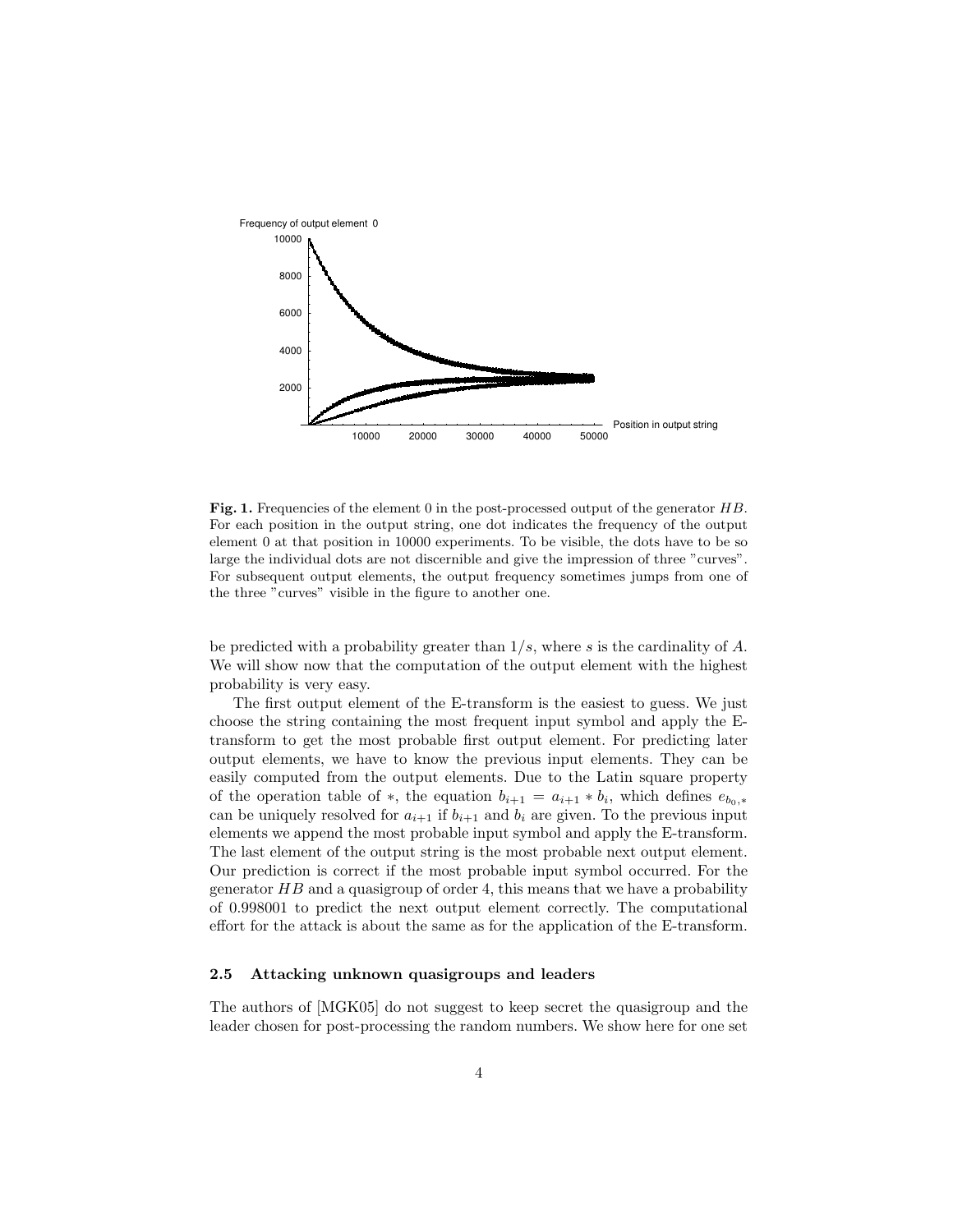of parameters suggested in [MGK05] that even keeping the parameters secret would not prevent the prediction of output bits. For the attack, we assume that the attacker gets to see all output bits from post-processing, and that she may restart the generator such that the post-processing is reinitialized. Since the post-processing is bijective, an attacker can learn nothing from observing the post-processed output of a perfect random number generator. Instead, we consider again the highly biased generator HB.

We choose the parameters for the post-processing function according to the suggestions of [MGK05]. The order of the quasigroup was chosen to be 4, and the number k of applications of  $e_{b_0,*}$  as 128.

Normalised Latin squares of order 4 have 0, 1, 2, 3 as their first row and column. By trying out all possibilities, one sees easily that there are exactly 4 normalised Latin squares of order 4. By permuting all four columns and the last three rows of the 4 normalised Latin squares we find all possible Latin squares of order 4. Hence, there are  $4 \cdot 4! \cdot 3! = 576$  quasigroups of order 4. With 4 leaders for each, this would mean 2304 choices of parameters to consider for the E-transform. However, we have to take into account that the leader  $l$  may not have the property  $l * l = l$ . After sorting out those undesired cases, we are left with 1728 cases.

From the observed post-processed bits, we want to uniquely determine the parameters used.

The attack is very simple. We apply the inverse E-transform for all 1728 possible choices of quasigroup and leaders to the first  $n$  of the observed postprocessed bits. With high probability, the correct choice of parameters is revealed by an overwhelming majority of 0 bits in the inverse. When choosing  $n = 32$ , the correct parameters are uniquely identified by an inverse of 32 0 bits in 61 % of all cases. Using more post-processed bits, we can get arbitrarily close to certainty about having found the right parameters. This variant of the attack is due to an anonymous reviewer of FSE 2007, mine was unnecessarily complicated.

When we have determined the parameters of the E-transform, the attack can continue as described in the previous section.

This finishes our treatment of quasigroup post-processing for true random numbers.

## 3 Two classes of random number post-processing functions

We have seen that bijective methods of post-processing random numbers are not useful, as they can not increase entropy. We have to accept that efficient postprocessing functions have less output bits than input bits. This paper only deals with the post-processing of random bits which are assumed to be statistically independent, but which are possibly biased. The source of randomness is assumed to be stationary, that is the bias does not change with time. Although the bias is constant, it is unrealistic to assume that its numerical value, that is the deviation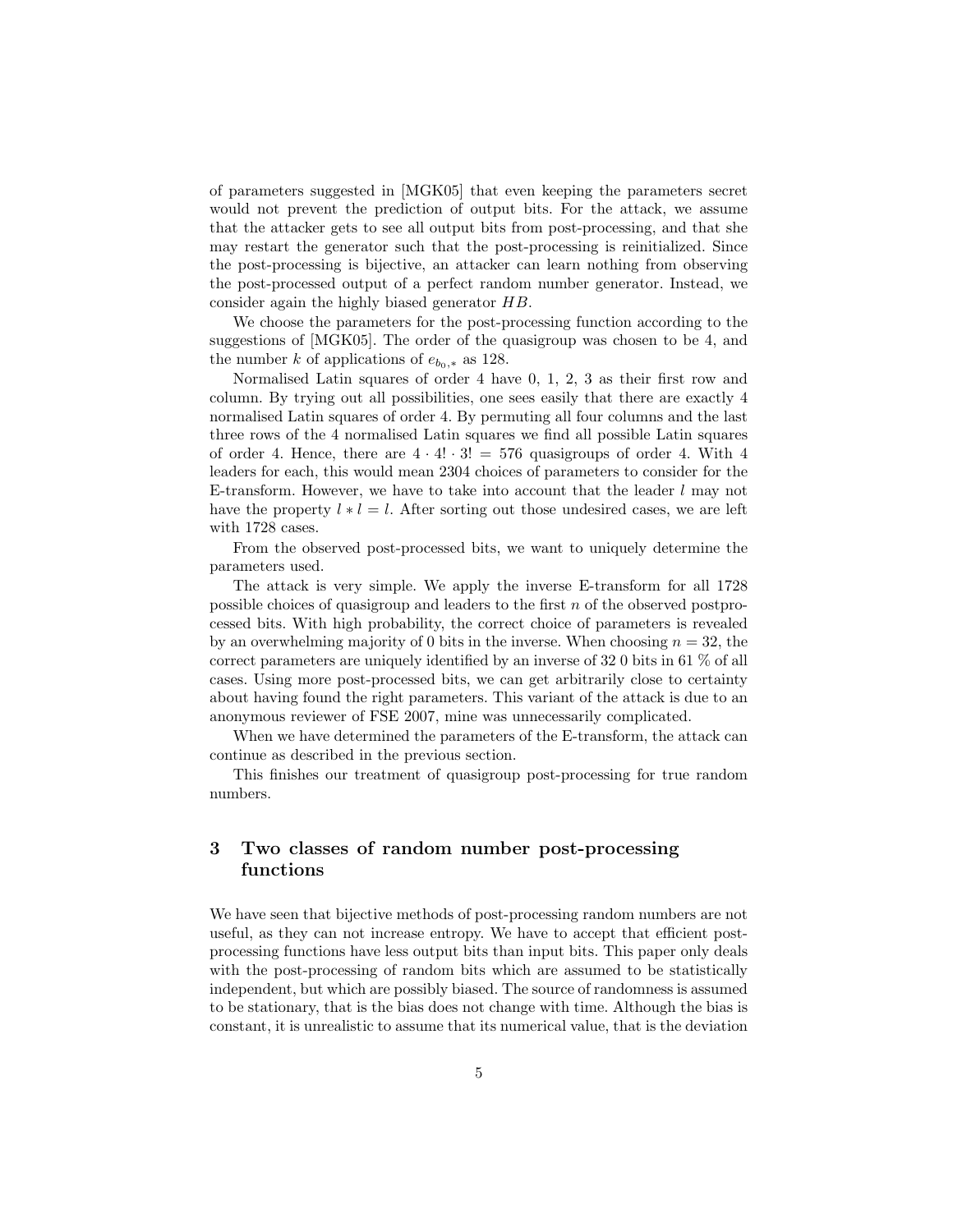of the probability of 1 bits from  $1/2$ , is exactly known. A useful post-processing function should work for all biases from a not too small range.

Probably the oldest method of post-processing biased random numbers was invented by John von Neumann [vN63]. He partitions the bits from the true random number generator in adjacent, non-overlapping pairs. The result of a 01 pair is a 0 output bit. A 10 pair results in a 1 output bit. Pairs 00 and 11 are just discarded. Since the bits are assumed to be independent and the bias is assumed to be constant, the pairs 01 and 10 have exactly the same probability. The output is therefore completely unbiased.

However, this method has two drawbacks: firstly, even for a perfect true random number generator it results in an average output data rate 4 times slower than the input data rate, and secondly, the waiting times until output bits are available can become arbitrarily large. Although pairs 01 or 10 statistically turn up quite often, it is not certain that they will do so within any fixed number of pairs considered. This is a unsatisfactory situation for the software developer who has to use the random numbers. In many protocols, time-outs occur when reactions to messages take too long. Although the probability for this event can be made arbitrarily low, it can not be reduced to zero when using the von Neumann post-processing method.

The low output date rate may be overcome by using methods like the one described by Peres [Per92]. A very general method for post-processing any stationary, statistcally independent data is given in [JJSH00]. The algorithm described there can asymptotically extract all the entropy from its input. So the data rate is asymptotically optimal. The problem of arbitrarily long waiting times, however, can not be solved. This is proved in the following theorem:

**Theorem 1.** Let f be an arbitrary post-processing function which maps n bits to one bit, n being a positive integer. Let  $X_1, \ldots, X_n$  be n independent random bits with the same probability p of 1-bits. Let S be an infinite subset of the unit interval. Then  $Pr[f(X_1, ..., X_n) = 1] \neq 1/2$  holds for infinitely many  $p \in S$ .

Proof:  $Pr[f(X_1, \ldots, X_n) = 1]$  is a polynomial of at most *n*-th degree in *p*. Its value for  $p = 0$  is either 0 or 1. If the function is constant, it is unequal  $1/2$  on the whole unit interval. If it is a non-constant polynomial, there are at most n p-values, for which it assumes the value 1/2. For all other  $p \in S$  holds  $Pr[f(X_1, \ldots, X_n) = 1] \neq 1/2$ . q. e. d.

So we have two classes of functions for post-processing true random numbers: those with bounded numbers of input bits to produce one bit of output, and those with unbounded. We can reformulate our theorem as

An algorithm for post-processing biased, but statistically independent random bits with a bounded number of input bits for one output bit cannot produce unbiased output bits for an infinite set of biases.

For practical implementations, an unbounded number of input bits means an unbounded waiting time until the next output is produced.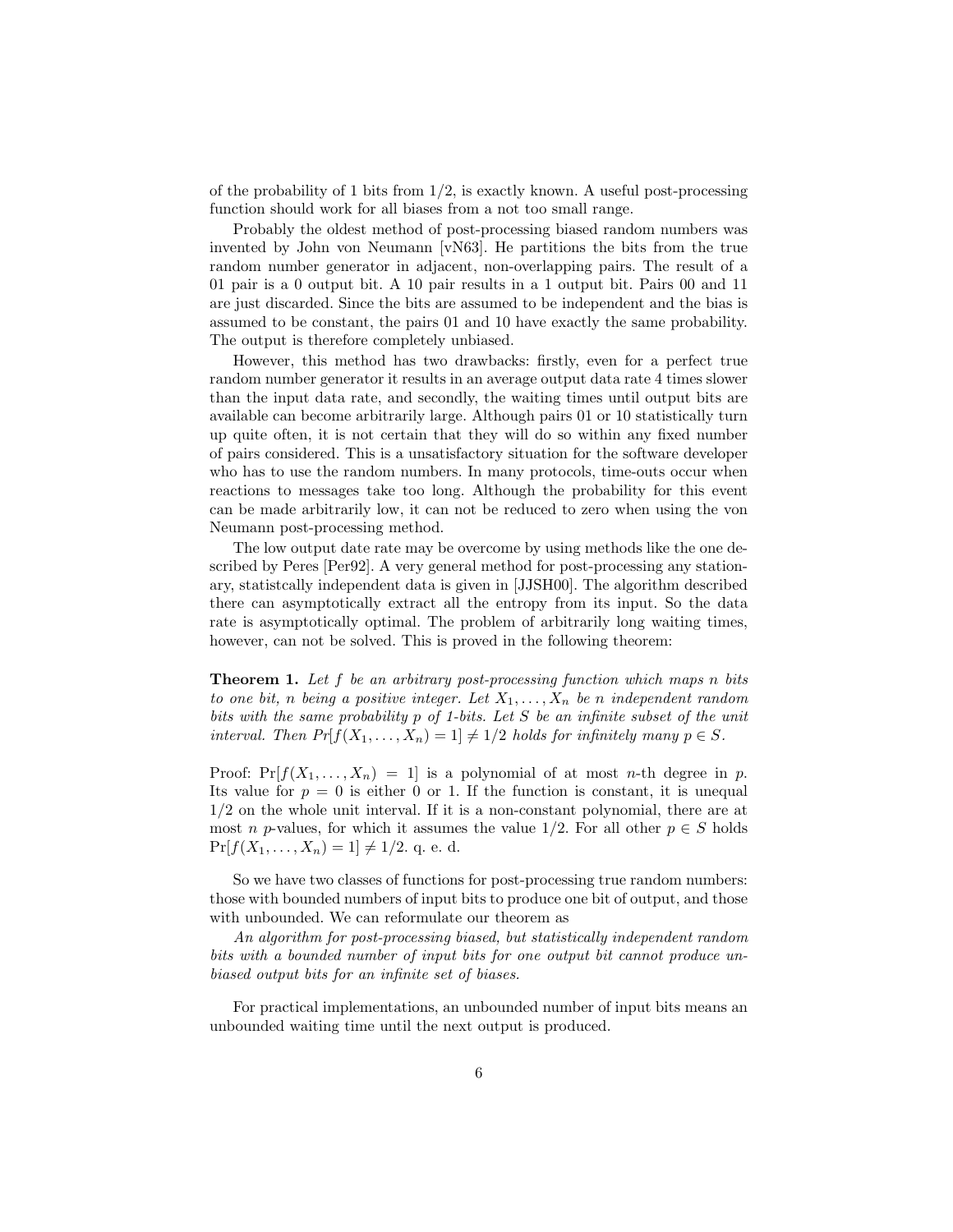So we have to accept some output bias for bounded waiting time postprocessing functions, but we will show subsequently how to make this bias very small.

Although not as well known as the von Neumann post-processing algorithm, some algorithms with a fixed number of input bits are frequently used to improve the statistical quality of the output of true random number generators.

Probably the simplest method is to XOR  $n$  bits from the generator in order to get one bit of output where  $n$  is a fixed integer greater than 1.

Another popular method is to use a linear feedback shift register where the bits from the true random number generator are XORed to the feedback value computed according to the feedback polynomial. The result of this XOR operation is then fed back to the shift register. After clocking  $m$  bits from the physical random number generator into the shift register, one bit of output is taken from a cell of the shift register. This method tries to make use of the good statistical properties of linear feedback shift registers. Even when the physical source of randomness breaks down completely and produces only constant bits, the LFSR computes output which at first sight looks random. When the bits from the physical source are non-constant but biased, some of the bias is removed, but additional dependencies between output bits are introduced by this LFSR method.

## 4 Improved random number post-processing functions with a fixed number of input bits

### 4.1 The concrete problem considered

We consider the following problem: we have a stationary source of random bits which produces statistically independent, but biased output bits. Let  $p$  be the probability for a 1 bit. The post-processing algorithm we are looking for must not depend on the value of  $p$ . The post-processing algorithm uses 16 bits from the physical source of randomness in order to produce 8 bits of output. Our aim is to choose an algorithm such that the entropy of the output byte is high.

The number of input bits of the function we are looking for is 16. This is a trivial upper bound on the number of input bits needed before the next output is produced. Clearly, any decent implementation will also produce the output after a bounded waiting time.

#### 4.2 A solution for low area hardware implementation

Let  $a_0, a_1, \ldots, a_{15}$  be the input bits for post-processing. We define the 8 bits  $b_0, b_1, \ldots, b_7$  by  $b_i = a_i$  XOR  $a_{(i+1) \mod 8}$ . We note that the mapping from  $a_0, \ldots, a_7$  to  $b_0, \ldots, b_7$  defined in this way is not bijective. Only 128 different values for  $b_0, b_1, \ldots, b_7$  are possible. When the input is a perfect random number generator, we destroy one bit of entropy by mapping  $a_0, \ldots, a_7$  to  $b_0, \ldots, b_7$ . The output  $c_0, c_1, \ldots, c_7$  of the suggested post-processing function is defined by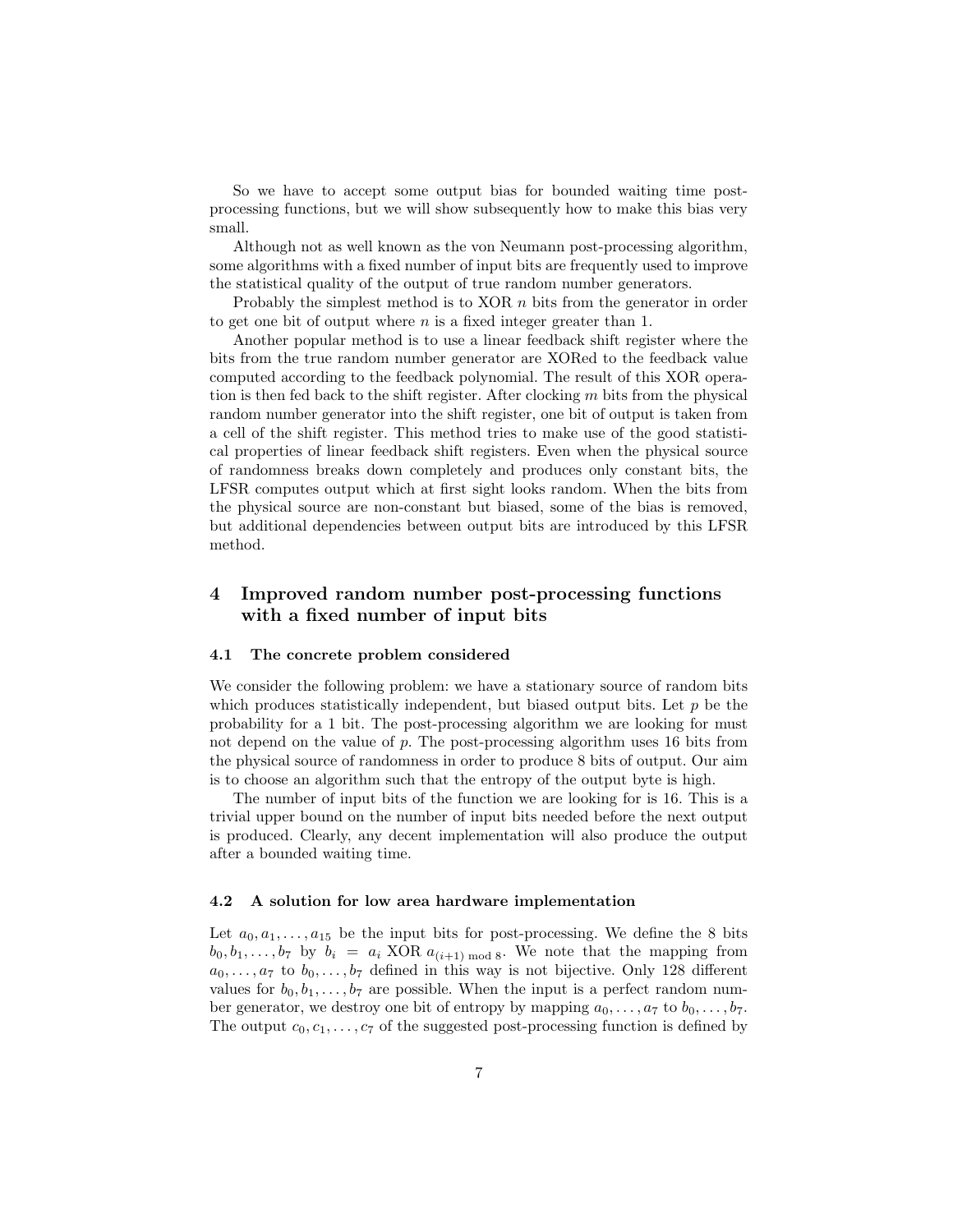$c_i = b_i$  XOR  $a_{i+8}$ . We call this function, which maps 16 input bits to 8 output bits,  $H$ .

If we split the 16 input bits of  $H$  into two bytes we name  $a_1$  and  $a_2$ , we can write  $H$  in pseudocode as

H(a1,a2)= XOR(XOR(a1,rotateleft(a1,1)),a2)

Figure 2 shows the design of this post-processing function.



Fig. 2. The post-processing function H

The entropy of the output of  $H$  is shown in Figure 3 as a function of  $p$ .

The dashed line in the figure shows, for comparison, the entropy one gets when compressing two input bytes to one output byte by bitwise XOR. We see that H extracts significantly more entropy from its input than the XOR.

Figure 3 might suggest that for low biases the entropies of  $H$  and XOR are quite comparable. Indeed both are close to 8, but  $H$  is considerably closer. Let's look at a generator which produces 1-bits with a probability of 0.51. This is quite good for a physical random number generator. When we use XOR to compress two bytes from this generator to one output byte, the output byte has an entropy of 7.9999990766751. Using H, we get  $e_H = 7.999999996305$ . So in this case the deviation from the ideal value 8 is reduced by a factor more than 2499 if we use  $H$  instead of XOR. How good must a generator be to produce output bytes with entropy  $e_H$  when using XOR for postprocessing? From 2 input-bytes with a 1-probability of 0.501417 we get an output entropy of  $e_h$  if we XOR them. With XOR the 1-probability must be seven times closer to 0.5 than with  $H$  to get the output entropy  $e_H$ .

The improved entropy of  $H$  is achieved with very low hardware costs, just 16 XOR gates with two inputs are needed.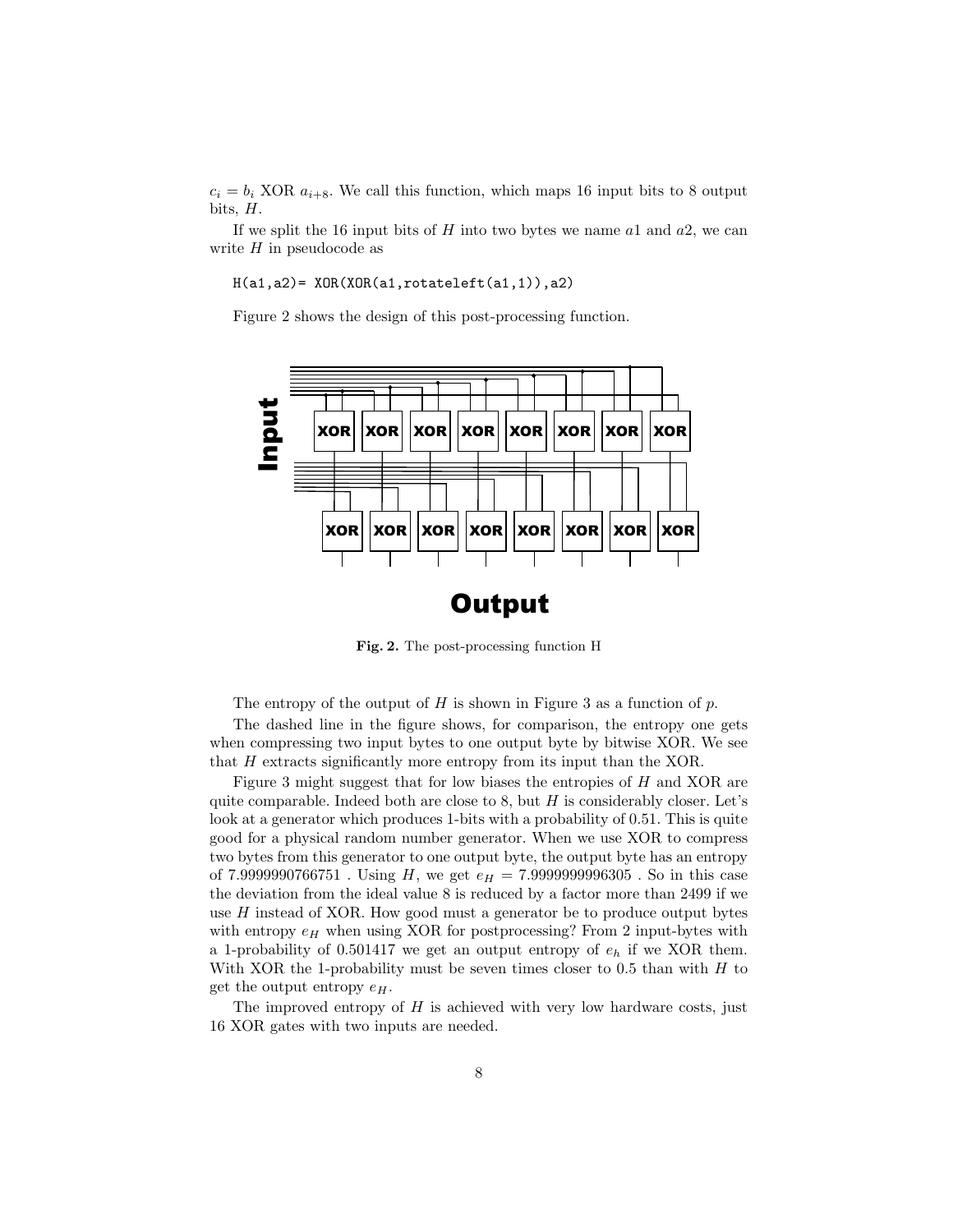

Fig. 3. The entropy of  $H$ 

## 4.3 Analysis of H

What is going on in  $H$ ? Why is its entropy higher than the entropy of XOR although one first discards one bit of entropy from one input byte? Let us look at the probabilities in more detail.

We define the quantitative value of the bias as

$$
\epsilon = p - 1/2.
$$

First we compute the probability that the source produces a raw (unprocessed) byte  $B$ . Since the bits of  $B$  are independent, the probability depends only on the Hamming weight  $w$  of  $B$ . It is

$$
(1/2 - \epsilon)^{8-w} \cdot (1/2 + \epsilon)^w.
$$

For the different values of  $w$  we obtain

|                | $w$ byte probability for a raw data byte                                                                                                       |
|----------------|------------------------------------------------------------------------------------------------------------------------------------------------|
| $\Omega$       | $35\,\epsilon^4$<br>$\epsilon^\circ$<br>$7\epsilon^5 + 7\epsilon^6 - 4\epsilon^7 + \epsilon^8$<br>7 e '<br>256<br>16                           |
|                | $7\epsilon^3$<br>$7\,\epsilon^5$<br>$3\,\epsilon$<br>$7\,\epsilon^2$<br>7 $\epsilon$<br>$-\epsilon^8$<br>$\overline{256}$<br>32<br>16<br>64    |
| $\overline{2}$ | $\epsilon^{\overline{3}}$<br>-5<br>$5\,\epsilon^4$<br>$2\epsilon^7+\epsilon^8$<br>$\epsilon$<br>$\epsilon$<br>$\overline{256}$<br>32<br>8<br>8 |
| 3              | $3\epsilon^3$<br>$3\epsilon^5$<br>6<br>$\epsilon^8$<br>$\epsilon$<br>256<br>32<br>16<br>64                                                     |
| $\overline{4}$ | $3\epsilon^4$<br>$\epsilon^6$<br>$\overline{256}$<br>16                                                                                        |
| 5              | $3\epsilon^3$<br>$3\,\epsilon^5$<br>$\epsilon^8$<br>$\epsilon$<br>$\overline{256}$<br>64<br>16<br>32                                           |
| 6              | $+ \epsilon^8$<br>$2\epsilon^7$<br>$\epsilon$<br>256<br>39<br>16<br>$\Omega$<br>8                                                              |
|                | $7\,\epsilon^3$<br>$7\epsilon^5$<br>$7\,\epsilon^2$<br>$7\epsilon$<br>$3\,\epsilon$<br>256<br>32<br>16                                         |
| 8              | $7\epsilon^3$<br>$35\,\epsilon^4$<br>$7\epsilon^5 + 7\epsilon^6 + 4\epsilon^7 + \epsilon^8$<br>$7\,\epsilon$<br>256                            |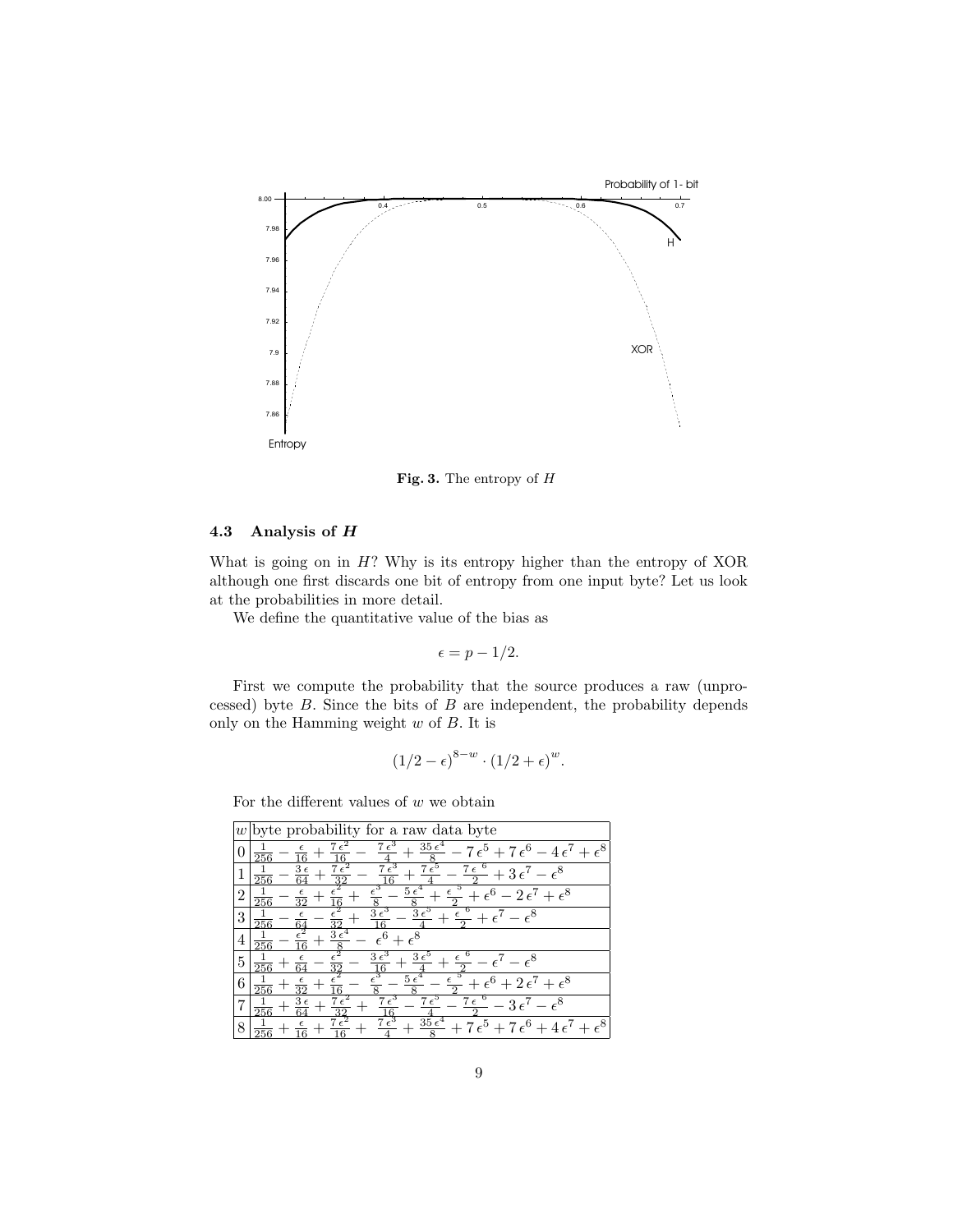For a good generator,  $\epsilon$  should be small. As a consequence, the terms with the lower powers of  $\epsilon$  are the more disturbing ones, the linear ones being the worst.

Before we start the analysis of  $H$ , we consider the XOR post-processing. The XOR of two raw input bits results in a 1-bit with a probability of  $2p(1-p) =$ 1/2 – 2ε<sup>2</sup>. That is, the bias of the resulting bit is  $-2ε<sup>2</sup>$ . When we insert this bias term for the  $\epsilon$  in the table above we obtain the byte probabilities for the bitwise XOR of two raw data bytes:

| $ w $ byte probability for the XOR of two raw data bytes                                                                                                                                            |
|-----------------------------------------------------------------------------------------------------------------------------------------------------------------------------------------------------|
| $\frac{1}{256}-\frac{\epsilon^2}{8}+\frac{7\,\epsilon^4}{4}-14\,\epsilon^6+70\,\epsilon^8-224\,\epsilon^{10}+448\,\epsilon^{12}-512\,\epsilon^{14}+256\,\epsilon^{16}$<br>$\overline{0}$            |
| $\frac{3\epsilon^2}{32} + \frac{7\epsilon^4}{8} - \frac{7\epsilon^6}{2} + 56\epsilon^{10} - 224\epsilon^{12} + 384\epsilon^{14} - 256\epsilon^{16}$<br>$\frac{1}{256}$<br>1 <sup>1</sup>            |
| $\frac{\epsilon^2}{16} + \frac{\epsilon^4}{4} + \epsilon^6 - 10\,\epsilon^8 + 16\,\epsilon^{10} + 64\,\epsilon^{12} - 256\,\epsilon^{14} + 256\,\epsilon^{16}$<br>$2\left  \frac{1}{256} - \right $ |
| $-\frac{\epsilon^4}{8}+\frac{3\,\epsilon^6}{2}-24\,\epsilon^{10}+32\,\epsilon^{12}+128\,\epsilon^{14}-256\,\epsilon^{16}$<br>$3\frac{1}{256}$                                                       |
| $+6\,\epsilon^8 - 64\,\epsilon^{\overline{12}} + 256\,\epsilon^{\overline{16}}$<br>4 <br>$\frac{1}{256}$                                                                                            |
| $5\left[\frac{1}{256} + \frac{\epsilon^2}{32} - \frac{\epsilon^4}{8} - \frac{3\,\epsilon^6}{2} + 24\,\epsilon^{10} + 32\,\epsilon^{12} - 128\,\epsilon^{14} - 256\,\epsilon^{16}\right]$            |
| $\frac{\epsilon^2}{16}+\frac{\epsilon^4}{4}-\epsilon^6-10\,\epsilon^8-16\,\epsilon^{10}+64\,\epsilon^{12}+256\,\epsilon^{14}+256\,\epsilon^{16}$<br>$ 6 \frac{1}{256}+$                             |
| $\frac{7\epsilon^4}{8} + \frac{7\epsilon^6}{2} - 56\epsilon^{10} - 224\epsilon^{12} - 384\epsilon^{14} - 256\epsilon^{16}$<br>$\frac{1}{256} + \frac{3\epsilon^2}{256}$<br>7                        |
| $\frac{\epsilon^2}{8} + \frac{7\epsilon^4}{4} + 14\epsilon^6 + 70\epsilon^8 + 224\epsilon^{10} + 448\epsilon^{12} + 512\epsilon^{14} + 256\epsilon^{16}$<br>8 <sup>8</sup><br>$\frac{1}{256}$       |

Indeed, all the linear terms in  $\epsilon$  are gone.

We also analysed some linear feedback shift registers used for true random number post-processing. In the cases we considered, the ratio of the numbers of input and output bits was 2. We observed that the output probabilities contained no linear powers of  $\epsilon$ , but squares occurred. So XOR and LFSRs with an input/output ratio of 2 seem to be random number post-processing functions of similar quality.

Now we compute the probabilities of the output bytes of  $H$ . One approach is to consider every possible pair of input bytes to determine its probability as the product of the byte probabilities from the table for raw bytes above, and to sum up these probabilities separately for all input byte pairs which lead to the same value of  $H$ . We obtain 30 different probabilities. Formulas for theses probabilities are shown in Table 1. In all these probabilities, there are no linear or quadratic terms in  $\epsilon$ ! This explains why H is better than the simple XOR of 2 input bytes.

But now, there is a challenge: Can we eliminate further powers of  $\epsilon$ ?

## 4.4 Improving

Can we eliminate further powers of  $\epsilon$ ? Surprisingly, slight modifications of H also eleminate the third and forth power of  $\epsilon$ . Again, we split up the 16 input bits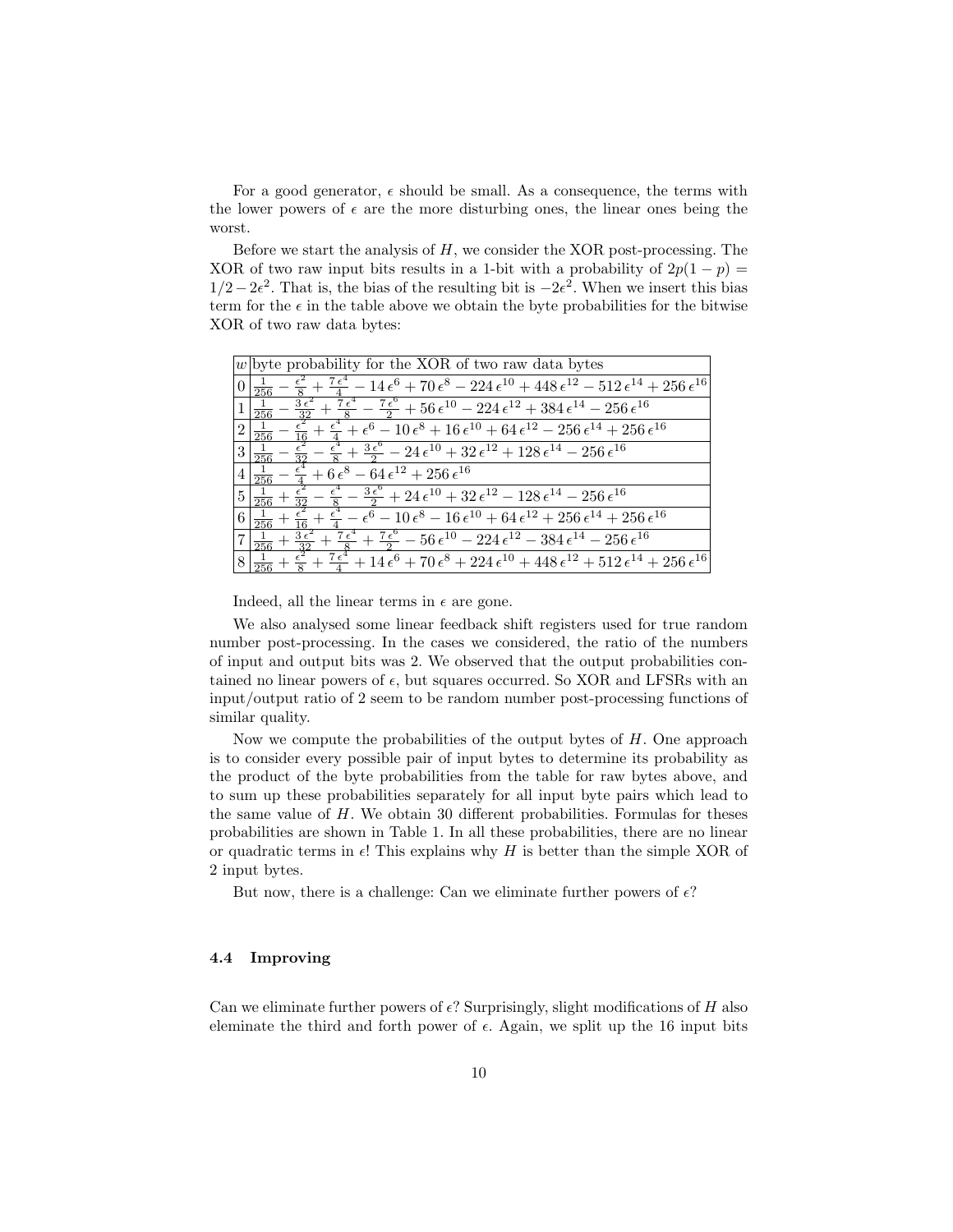| output byte probability for $H$                                                                                                                                                                                                                                                                                                                                                                                                                        |
|--------------------------------------------------------------------------------------------------------------------------------------------------------------------------------------------------------------------------------------------------------------------------------------------------------------------------------------------------------------------------------------------------------------------------------------------------------|
| $\frac{3\,\epsilon^5}{4}+\frac{\epsilon^6}{2}+3\,\epsilon^7+3\,\epsilon^8-4\,\epsilon^9-8\,\epsilon^{10}$<br>$\frac{1}{256} + \frac{\epsilon^3}{16}$<br>$-\frac{\epsilon^4}{4}$ -                                                                                                                                                                                                                                                                      |
|                                                                                                                                                                                                                                                                                                                                                                                                                                                        |
|                                                                                                                                                                                                                                                                                                                                                                                                                                                        |
|                                                                                                                                                                                                                                                                                                                                                                                                                                                        |
|                                                                                                                                                                                                                                                                                                                                                                                                                                                        |
|                                                                                                                                                                                                                                                                                                                                                                                                                                                        |
|                                                                                                                                                                                                                                                                                                                                                                                                                                                        |
|                                                                                                                                                                                                                                                                                                                                                                                                                                                        |
|                                                                                                                                                                                                                                                                                                                                                                                                                                                        |
| $\frac{\frac{256}{256}-\frac{8}{16}+\frac{4}{64}-\frac{2}{6}+\frac{5}{26}-3\epsilon^7-5\epsilon^8+20\epsilon^9-40\epsilon^{10}+32\epsilon^{11}}{\frac{1}{256}-\frac{\epsilon^3}{16}-\frac{\epsilon^4}{4}+\frac{\epsilon^5}{4}+\frac{\epsilon^6}{2}+3\epsilon^7+3\epsilon^8-20\epsilon^9-8\epsilon^{10}+32\epsilon^{11}}{\frac{1}{256}+\frac{\epsilon^3}{16}-\frac{\epsilon^5}{4}-\frac{\epsilon^6}{16}+\epsilon^7-\epsilon^8-12\epsilon^9+8\epsilon^{$ |
|                                                                                                                                                                                                                                                                                                                                                                                                                                                        |
| $\frac{\frac{1}{256} + \frac{\epsilon^3}{16} + \frac{\frac{4}{4}}{4} + \frac{\frac{2}{4}}{4} - \frac{3\epsilon^6}{2} - \epsilon^7 - 5\epsilon^8 - 20\epsilon^9 + 24\epsilon^{10} + 64\epsilon^{11}}}{\frac{\frac{1}{256} - 2\epsilon^6 + 9\epsilon^8 - 32\epsilon^{12}}{4} - 32\epsilon^{12}}$                                                                                                                                                         |
|                                                                                                                                                                                                                                                                                                                                                                                                                                                        |
| $\frac{1}{256}-\frac{\epsilon^4}{4}+\epsilon^6-3\,\epsilon^8+16\,\epsilon^{10}-32\,\epsilon^{12}$                                                                                                                                                                                                                                                                                                                                                      |
|                                                                                                                                                                                                                                                                                                                                                                                                                                                        |
| $\frac{\frac{1}{256}-\frac{\epsilon^3}{8}+\frac{\epsilon^5}{2}+2\epsilon^7-7\epsilon^8-8\epsilon^9+32\epsilon^{10}-32\epsilon^{12}}{\frac{1}{256}+\frac{\epsilon^3}{8}-\frac{\epsilon^5}{2}-2\epsilon^7-7\epsilon^8+8\epsilon^9+32\epsilon^{10}-32\epsilon^{12}}$                                                                                                                                                                                      |
| $\tfrac{1}{256}+\tfrac{\epsilon^3}{8}+\tfrac{\epsilon^4}{4}+\tfrac{\epsilon^5}{2}+\epsilon^6+2\,\epsilon^7+5\,\epsilon^8-8\,\epsilon^9-48\,\epsilon^{10}-64\,\epsilon^{11}-32\,\epsilon^{12}$                                                                                                                                                                                                                                                          |
| $+\frac{\epsilon^4}{4}-\frac{\epsilon^5}{2}+\epsilon^6-2\,\epsilon^7+5\,\epsilon^8+8\,\epsilon^9-48\,\epsilon^{10}+64\,\epsilon^{11}-32\,\epsilon^{12}$<br>$\frac{1}{256}-\frac{\epsilon^3}{8}$                                                                                                                                                                                                                                                        |
| $\frac{1}{256}+\frac{\epsilon^4}{4}-2\,\epsilon^6+\epsilon^8+32\,\epsilon^{12}$                                                                                                                                                                                                                                                                                                                                                                        |
| $\tfrac{1}{256}-\tfrac{\epsilon^4}{4}+9\,\epsilon^8-32\,\epsilon^{10}+32\,\epsilon^{12}$                                                                                                                                                                                                                                                                                                                                                               |
| $\frac{1}{256} - \frac{\epsilon^4}{2}$<br>$+\overline{3\,{\epsilon}^{6}-3\,{\epsilon}^{8}-16\,{\epsilon}^{10}+32\,{\epsilon}^{12}}$                                                                                                                                                                                                                                                                                                                    |
| $\tfrac{1}{256}-\tfrac{\epsilon^3}{8}+\tfrac{\epsilon^5}{2}-\overline{\epsilon^6+2\,\epsilon^7+5\,\epsilon^8-8\,\epsilon^9-16\,\epsilon^{10}+32\,\epsilon^{12}}$                                                                                                                                                                                                                                                                                       |
| $-\epsilon^6 - 2\epsilon^7 + 5\epsilon^8 + 8\epsilon^9 - 16\epsilon^{10} + 32\epsilon^{12}$                                                                                                                                                                                                                                                                                                                                                            |
| $\frac{\frac{1}{256}+\frac{\epsilon^3}{8}-\frac{\epsilon^5}{2}-\epsilon^6-2\,\epsilon^7+5\,\epsilon^8}{\frac{1}{256}+\epsilon^6-11\,\epsilon^8+16\,\epsilon^{10}+32\,\epsilon^{12},}$                                                                                                                                                                                                                                                                  |
| $\frac{1}{256}-\frac{\epsilon ^3}{4}+\frac{\epsilon ^4}{2}-\epsilon ^5+7\,\epsilon ^6-20\,\epsilon ^7+45\,\epsilon ^8-112\,\epsilon ^9+176\,\epsilon ^{10}-128\,\epsilon ^{11}+32\,\epsilon ^{12}$                                                                                                                                                                                                                                                     |
| $\frac{1}{\frac{15}{256}-\frac{\epsilon^5}{2}-\epsilon^6+2\,\epsilon^7+5\,\epsilon^8+8\,\epsilon^9-16\,\epsilon^{10}-32\,\epsilon^{11}+32\,\epsilon^{12}}$<br>$\frac{1}{\frac{256}{256}-\frac{\epsilon^3}{8}+\epsilon^6+4\,\epsilon^7-11\,\epsilon^8+1\,\epsilon^{-10}}$                                                                                                                                                                               |
|                                                                                                                                                                                                                                                                                                                                                                                                                                                        |
| $\frac{1}{256} + \frac{\epsilon^5}{2} - \epsilon^6 - 2\,\epsilon^7 + 5\,\epsilon^8 - 8\,\epsilon^9 - 16\,\epsilon^{10} + 32\,\epsilon^{11} + 32\,\epsilon^{12}$                                                                                                                                                                                                                                                                                        |
| $\frac{1}{256} + \frac{\epsilon^3}{8} + \epsilon^6 - 4\,\epsilon^7 - 11\,\epsilon^8 + 16\,\epsilon^{10} + 32\,\epsilon^{11} + 32\,\epsilon^{12}$                                                                                                                                                                                                                                                                                                       |
| $\boxed{\frac{1}{256} + \frac{\epsilon^3}{4} + \frac{\epsilon^4}{2} + \epsilon^5 + 7\,\epsilon^6 + 20\,\epsilon^7 + 45\,\epsilon^8 + 112\,\epsilon^9 + 176\,\epsilon^{10} + 128\,\epsilon^{11} + 32\,\epsilon^{12}}$                                                                                                                                                                                                                                   |
| $T = 11 + T = 11111$                                                                                                                                                                                                                                                                                                                                                                                                                                   |

Table 1. Probabilities of the outputs of H for bias  $\epsilon$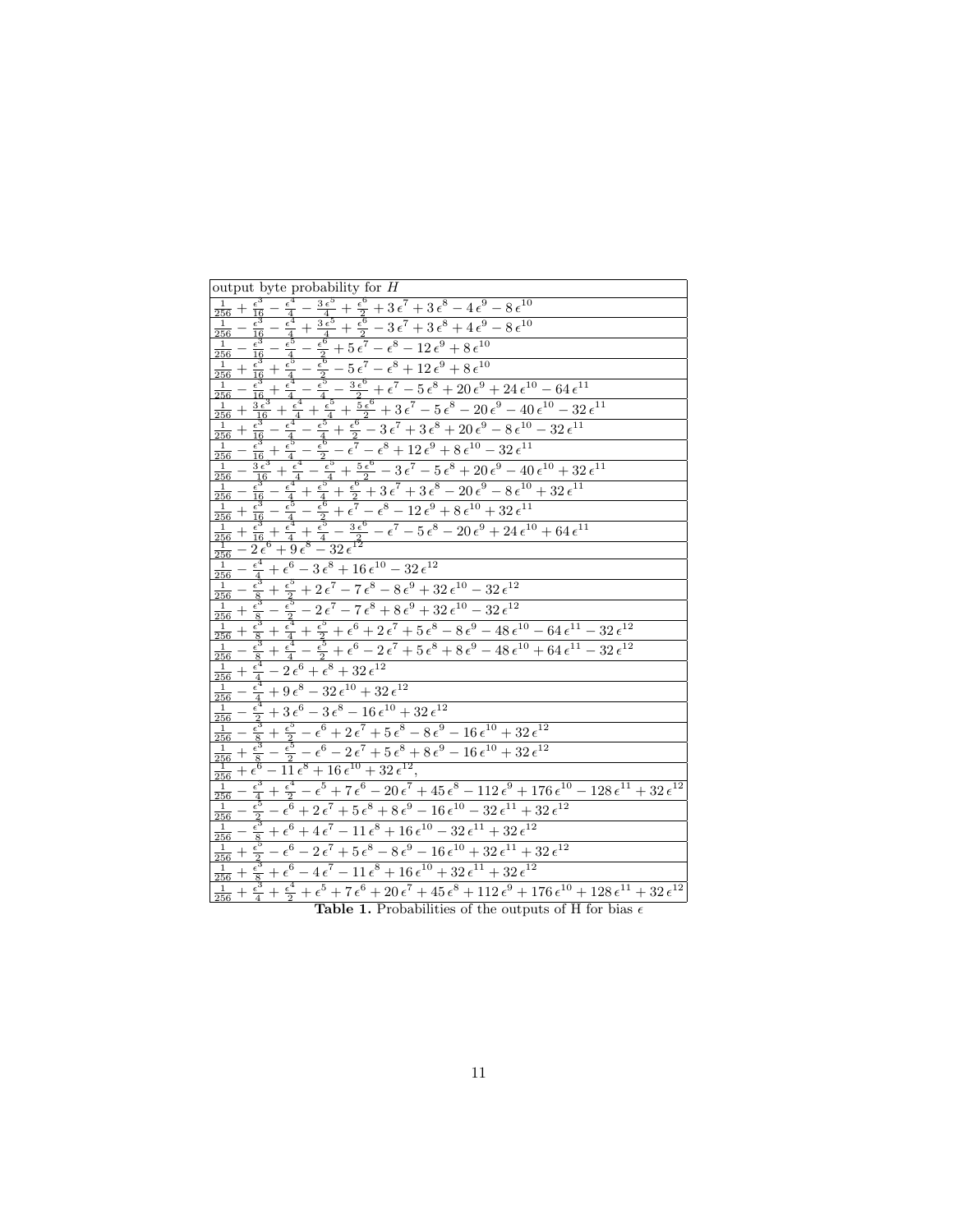into two bytes al and  $a2$  and define the functions  $H2$  and  $H3$  by the following pseudocode:

```
H2(a1,a2)= XOR(XOR(XOR(a1,rotateleft(a1,1)),rotateleft(a1,2)),a2)
H4(a1,a2)= XOR(XOR(XOR(XOR(a1,rotateleft(a1,1)),
                      rotateleft(a1,2)),rotateleft(a1,4)),a2)
```
For H2 we find that the lowest powers of  $\epsilon$  in the probabilities of the output bytes are  $\epsilon^4$ . For H3 they are  $\epsilon^5$ .

#### 4.5 An even better solution

It seems that the linear methods which could eliminate all powers of  $\epsilon$  up to the forth do not work for the fifth. Whereas the linear solutions turned up rather wondrously, we have to labour now. What must we do in order to eliminate the first through fifth powers of  $\epsilon$ ? We have to partition the set of 65536 inputs into 256 sets of cardinality 256 in such a way that the first through fifth powers of  $\epsilon$  disappear in all 256 sums over the 256 input probabilities. Fortunately, we do not have to deal with too many different input probabilities, since they depend only on the Hamming weight  $w$  of the 16 bit input. The probabilities and their numbers of occurrences are given in Table 2.

A careful look at this table shows that all odd powers of  $\epsilon$  disappear in the probabilities, if we partition the inputs in such a way that 16 bit input values and their bitwise complements are always in the same partition. This makes our problem significantly easier and leads to the much simpler Table 3.

For the Hamming weight 8, the number of occurrences in Table 3 is only half of the number in Table 2, because the Hamming weight of complements of inputs with Hamming weight 8 is also 8.

Now, we have to partition the 32768 values from this table into 256 sets with 128 elements, such that the first through fifth powers of  $\epsilon$  eliminate each other. Here is the solution we found:

Among the 256 sets, we distinguish 7 different types:

Type A consists of once the Hamming weight 0, 112 times the Hamming weight 6, and 15 times the Hamming weight 8. There is only one set of type A.

Type B consists of once the Hamming weight 1, 42 times the Hamming weight 5, and 85 times the Hamming weight 7. There are 16 sets of type B.

Type C consists of 14 times the Hamming weight 4, 28 times the Hamming weight 5, 36 times the Hamming weight 7, and 50 times the Hamming weight 8. There are 46 sets of type C.

Type D consists of twice the Hamming weight 2, 37 times the Hamming weight 5, 16 times the Hamming weight 6, 43 times the Hamming weight 7, and 30 times the Hamming weight 8. There are 60 sets of type D.

Type E consists of 5 times the Hamming weight 3, 7 times the Hamming weight 4, 58 times the Hamming weight 6, 43 times the Hamming weight 7, and 15 times the Hamming weight 8. There are 112 sets of type E.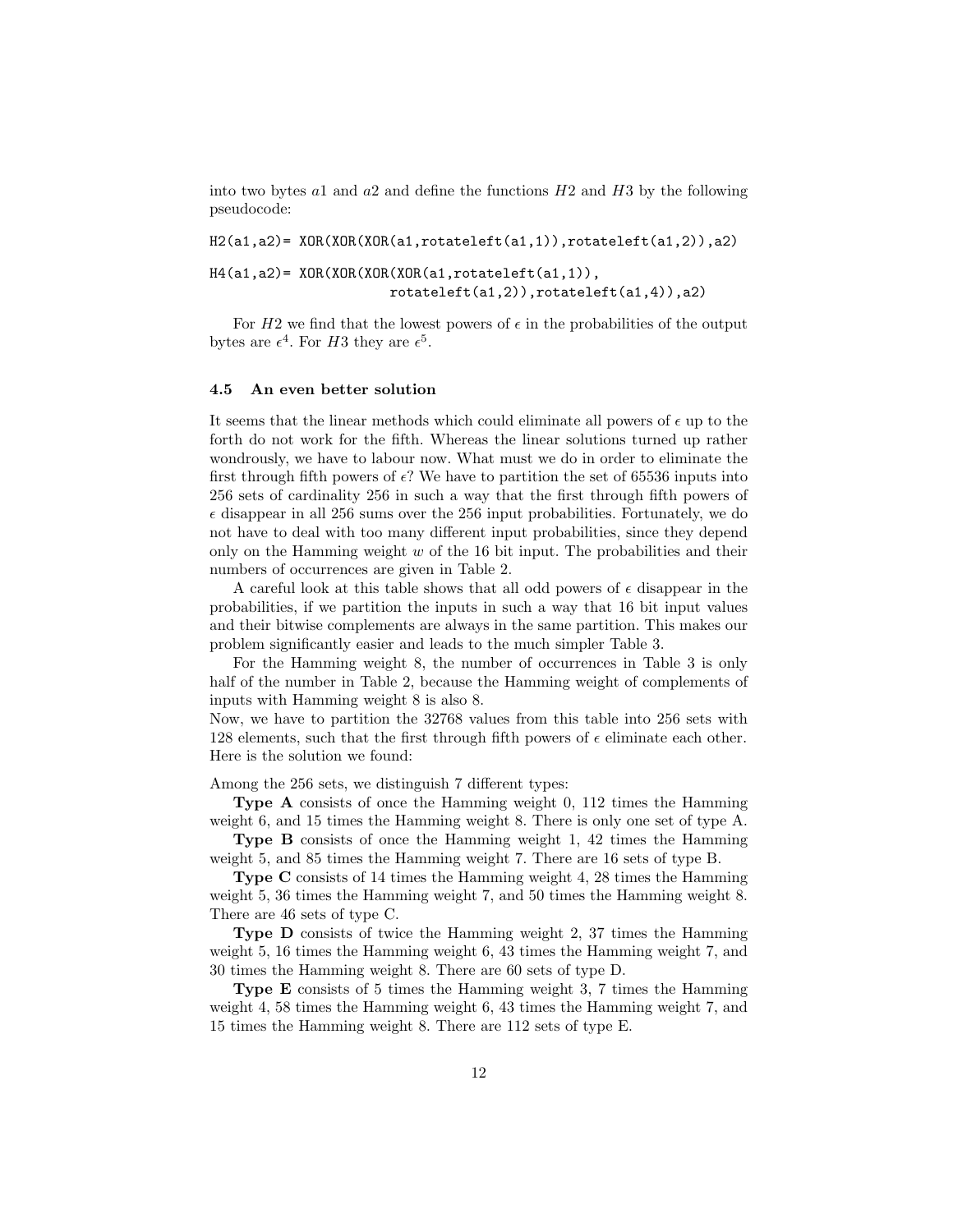|                |       | $w$ Occurrences Probability of 16 bit input with Hamming weight $w$                                                                                                                                                                                                                                                                                                                                                               |
|----------------|-------|-----------------------------------------------------------------------------------------------------------------------------------------------------------------------------------------------------------------------------------------------------------------------------------------------------------------------------------------------------------------------------------------------------------------------------------|
| $\overline{0}$ |       |                                                                                                                                                                                                                                                                                                                                                                                                                                   |
| $\mathbf{1}$   | 16    |                                                                                                                                                                                                                                                                                                                                                                                                                                   |
| $\overline{2}$ | 120   |                                                                                                                                                                                                                                                                                                                                                                                                                                   |
| 3              | 560   |                                                                                                                                                                                                                                                                                                                                                                                                                                   |
| 4              | 1820  | $\frac{\frac{91 \epsilon^{11}}{8} + \frac{91 \epsilon^{12}}{2} - \frac{200}{49 \epsilon^{13}} + 16 \epsilon^{14} - 6 \epsilon^{15} + \epsilon^{16}}{\frac{1}{65536} - \frac{5 \epsilon}{16384} + \frac{21 \epsilon^2}{8192} - \frac{45 \epsilon^3}{4096} + \frac{39 \epsilon^4}{2048} + \frac{39 \epsilon^5}{1024} - \frac{143 \epsilon^6}{512} + \frac{143 \epsilon^7}{256} - \frac{143 \epsilon^9}{64} + \frac{143 \epsilon^{1$ |
| $\rm 5$        | 4368  |                                                                                                                                                                                                                                                                                                                                                                                                                                   |
| 6              | 8008  |                                                                                                                                                                                                                                                                                                                                                                                                                                   |
| $\overline{7}$ | 11440 |                                                                                                                                                                                                                                                                                                                                                                                                                                   |
| 8              | 12870 |                                                                                                                                                                                                                                                                                                                                                                                                                                   |
| 9              | 11440 | $\frac{\epsilon^{10}}{32} - \frac{21\epsilon^{11}}{16} - \frac{7\epsilon^{12}}{8} + \frac{7\epsilon^{13}}{4} + \frac{3\epsilon^{14}}{2} - \epsilon^{15} - \epsilon^{16}$<br>$7\,\epsilon^{10}$                                                                                                                                                                                                                                    |
| 10             | 8008  | $\frac{\frac{32}{16}-\frac{16}{8}+\frac{1}{4}+\frac{1}{2}-\epsilon- \epsilon}{\frac{1}{65536}+\frac{\epsilon}{8192}-\frac{5\epsilon^3}{2048}-\frac{5\epsilon^4}{1024}+\frac{9\epsilon^5}{512}+\frac{\epsilon^6}{16}-\frac{5\epsilon^7}{128}-\frac{45\epsilon^8}{128}-\frac{5\epsilon^9}{32}+\epsilon^{10}+$<br>$\frac{9\,\epsilon^{11}}{8}-\frac{5\,\epsilon^{12}}{4}-\frac{5\,\epsilon^{13}}{2}+2\,\epsilon^{15}+\epsilon^{16}$  |
| 11             | 4368  | $\frac{\frac{8}{65536}+\frac{3}{16384}+\frac{5}{512^2}-\frac{5}{4096}-\frac{25}{2048}-\frac{17}{1024}+\frac{33}{512}+\frac{55}{256}-\frac{55}{64}-\frac{33}{404}}{32}-\frac{17}{4096}+\frac{17}{256}+\frac{17}{4096}+\frac{25}{4096}+\frac{17}{4096}+\frac{25}{4096}+\frac{17}{4096}+\frac{17}{4096}+\frac{17}{4096}+\frac{17}{4096}+\$                                                                                           |
| 12             | 1820  |                                                                                                                                                                                                                                                                                                                                                                                                                                   |
| 13             | 560   | $\frac{\frac{11}{16}e^8}{\frac{11}{65536}+\frac{16}{1638}+\frac{16}{1612}+\frac{16}{1612}+\frac{16}{1612}+\frac{16}{1612}+\frac{16}{1612}+\frac{16}{1612}+\frac{16}{1612}+\frac{16}{1612}+\frac{16}{1612}+\frac{16}{1612}+\frac{16}{1612}+\frac{16}{1612}+\frac{16}{1612}+\frac{16}{1612}+\frac{16}{1612}+\frac{16}{1612}+\frac{16}{$                                                                                             |
| 14             | 120   |                                                                                                                                                                                                                                                                                                                                                                                                                                   |
| 15             | 16    |                                                                                                                                                                                                                                                                                                                                                                                                                                   |
| 16             | 1     | $\frac{\frac{64}{61}}{\frac{65536}{8} + \frac{\epsilon}{2048} + \frac{15\epsilon^2}{2048} + \frac{455\epsilon^3}{512} + \frac{455\epsilon^4}{1024} + \frac{273\epsilon^5}{128} + \frac{1001\epsilon^6}{128} + \frac{715\epsilon^7}{32} + \frac{6435\epsilon^8}{128} + \frac{715\epsilon^7}{128} + \frac{6435\epsilon^8}{128} + \frac{1001\epsilon^{10}}{8} + \frac{273\epsilon^{11}}{2} + \frac{455$                              |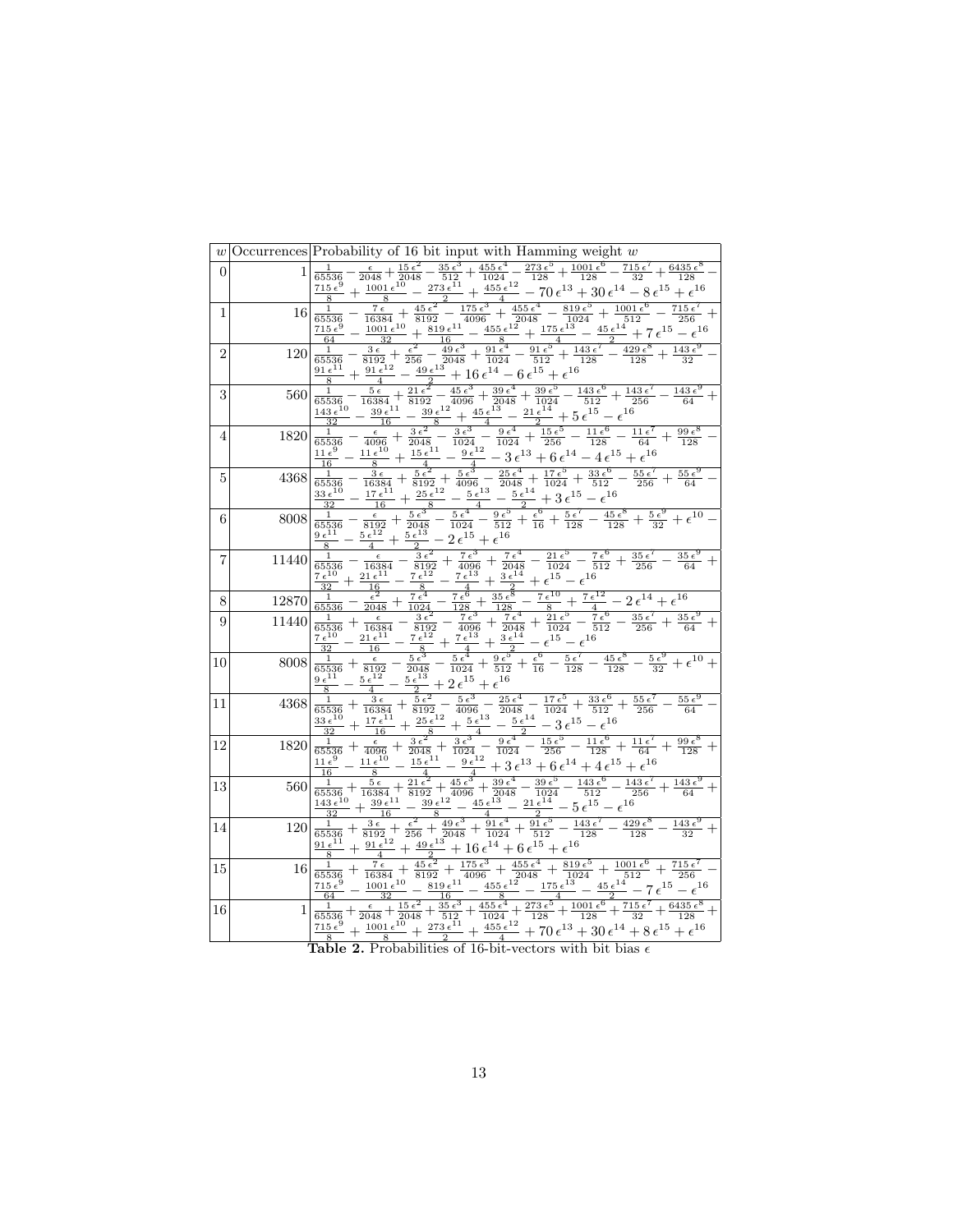|                |       | $ w $ Occurrences Probability of input + probability of complement                                                                                                                                                                                                                                                                                                                                                                          |
|----------------|-------|---------------------------------------------------------------------------------------------------------------------------------------------------------------------------------------------------------------------------------------------------------------------------------------------------------------------------------------------------------------------------------------------------------------------------------------------|
|                |       | $\frac{6435 \epsilon^8}{64} + \frac{1001 \epsilon^{10}}{4} + \frac{455 \epsilon^{12}}{2} + 60 \epsilon^{14} + 2 \epsilon^{16}$<br>$\frac{455 \epsilon^4}{512} + \frac{1001 \epsilon^6}{64} +$<br>$15\epsilon^2$<br>$\frac{32768}{ }$ +                                                                                                                                                                                                      |
|                | 16    | $-\frac{\frac{102}{1024} + \frac{20000}{512} + \frac{64}{64}}{1024} + \frac{64}{1024} + \frac{64}{256} - \frac{1001\epsilon^{10}}{16} - \frac{455\epsilon^{12}}{4} - 45\epsilon^{14} - 2\epsilon^{16}}{\epsilon^{14} - 2\epsilon^{16}}$<br>$\frac{1}{32768}$ +                                                                                                                                                                              |
| $\overline{2}$ | 120   | $rac{\frac{13}{256}}{\frac{429}{256}}$<br>$\frac{\epsilon^2}{128} +$<br>$+\frac{91\epsilon^{12}}{2}+32\epsilon^{14}+2\epsilon^{16}$<br>$\frac{1}{32768}$<br>64                                                                                                                                                                                                                                                                              |
| 3              | 560   | $\frac{\frac{91\epsilon^4}{512}}{-\frac{39\epsilon^4}{1024}} - \frac{39\epsilon^4}{\frac{9\epsilon^4}{512}}$<br>$\frac{\frac{126}{21 \epsilon^2} + \frac{1096}{4096} + \frac{3 \epsilon^2}{1024}}{\frac{5 \epsilon^2}{2024}}$<br>$\frac{\frac{34}{143 \epsilon^{6}}}{\frac{36 \epsilon}{16}} + \frac{\frac{143 \epsilon^{10}}{16}}{\frac{16}{16}} - \frac{39 \epsilon^{12}}{4} - 21 \epsilon^{14} - 2 \epsilon^{16}$<br>$\frac{1}{32768} +$ |
|                | 1820  | $\frac{256}{11\epsilon^6}$<br>$\frac{\frac{1}{2} + \frac{1}{16}}{99 \epsilon^8} - \frac{11 \epsilon^{10}}{4} - \frac{9 \epsilon^{12}}{2} + 12 \epsilon^{14} + 2 \epsilon^{16}}$<br>$\frac{1}{64}$ + -<br>$\frac{1}{32768} +$<br>512                                                                                                                                                                                                         |
| 5              | 4368  | $\frac{\frac{04}{33 \epsilon^{10}}}{\frac{12}{12} + \frac{25 \epsilon^{12}}{4} - 5 \epsilon^{14} - 2 \epsilon^{16}}$<br>$25\epsilon^4$<br>$33\epsilon^6$<br>$\frac{1}{32768}$ +<br>$-\frac{1024}{\epsilon^6}$ +<br>16                                                                                                                                                                                                                       |
|                | 8008  | $\frac{\frac{4096}{5\epsilon^4}}{\frac{512}{3\epsilon^2}}$<br>$rac{\frac{6}{256}}{\frac{45}{25}}$<br>$5\epsilon^{12}$<br>$+2\,\epsilon^{\overline{10}}$ -<br>$+2\epsilon^{16}$<br>$\frac{1}{32768}$<br>$\overline{64}$                                                                                                                                                                                                                      |
| $\overline{7}$ | 11440 | $7\epsilon^4$<br>$\frac{7\epsilon^{10}}{2}$<br>$\frac{7\,\epsilon^{12}}{1}+3\,\epsilon^{14}-2\,\epsilon^{16}$<br>$7\epsilon^6$<br>32768<br>$\frac{4096}{\epsilon^2}$                                                                                                                                                                                                                                                                        |
| 8              | 6435  | $\frac{256}{7\epsilon^6}$<br>$\frac{1024}{7\epsilon^4}$<br>$\frac{16}{35\epsilon^8}$<br>$\frac{7\,\epsilon^{10}}{4} + \frac{7\,\epsilon^{12}}{2} - 4\,\epsilon^{14} + 2\,\epsilon^{16}$<br>32768<br>512<br>64<br>1024<br>64                                                                                                                                                                                                                 |

**Table 3.** Probabilities for combining 16 bit inputs and their complements (bit bias  $\epsilon$ )

Type F consists of 13 times the Hamming weight 4, 30 times the Hamming weight 5, 8 times the Hamming weight 6, 2 times the Hamming weight 7, and 75 times the Hamming weight 8. There are 4 sets of type F.

Type G consists of 20 times the Hamming weight 4, 4 times the Hamming weight 5, 24 times the Hamming weight 6, 60 times the Hamming weight 7, and 20 times the Hamming weight 8. There are 17 sets of type G.

The following table shows the output probability for each type:

|               | Type Probability of output byte                                                                                                                              |
|---------------|--------------------------------------------------------------------------------------------------------------------------------------------------------------|
| A             | $\frac{1}{256} + 28 \,\epsilon^6 + \overline{30 \,\epsilon^8 + 448 \,\epsilon^{10} + 256 \,\epsilon^{16}}$                                                   |
| В             | $\frac{1}{256} + 7\,\overline{\epsilon^6 - 112\,\epsilon^{10} - 256\,\epsilon^{16}}$                                                                         |
| $\mathcal{C}$ | $\frac{21\epsilon^6}{4} + 49\epsilon^8 - 168\epsilon^{10} + 224\epsilon^{12} - 64\epsilon^{14}$<br>$\frac{1}{256}$                                           |
| D             | $\frac{37\epsilon^6}{4\epsilon^2} - \frac{33\epsilon^8}{4} - 78\epsilon^{10} + 312\epsilon^{12} - 112\epsilon^{14} - 64\epsilon^{16}$<br>$rac{1}{256}$       |
| Ε             | $\frac{16}{7\epsilon^6}$<br>$\frac{87\,\epsilon^8}{4} + 134\,\epsilon^{10} - 248\,\epsilon^{12} + 48\,\epsilon^{14} + 64\,\epsilon^{16}$<br>$\overline{256}$ |
| F             | $45\,\epsilon^6$<br>$\frac{111\epsilon^8}{2}-212\epsilon^{10}+368\epsilon^{12}-288\epsilon^{14}+128\epsilon^{16}$<br>$\frac{1}{256}$                         |
| G             | $\frac{15\epsilon^6}{4} + 25\epsilon^8 - 24\epsilon^{10} - 160\epsilon^{12} + 320\epsilon^{14}$<br>256                                                       |

All  $\epsilon$  powers up to the fifth are gone!

In order to define a concrete post-processing function, we have to fix which inputs are mapped to which outputs. We can do this arbitrarily, taking into account the rules indicated above. The many choices we have for defining the concrete function do not influence the statistical quality of the function, but they can be used to ease the implementation of the function. Let S be a fixed function constructed according to the principles described above.

### 4.6 What about going further?

Naturally, we want to go on to eliminate the sixth powers of  $\epsilon$ . Linear programming shows that the probability for Hamming weight 1 can be used at most 296/891 times when we want to arrange the probabilities in such a way that for sets of 256 probabilities the  $\epsilon$ -powers cancel out up to the sixth. As a fraction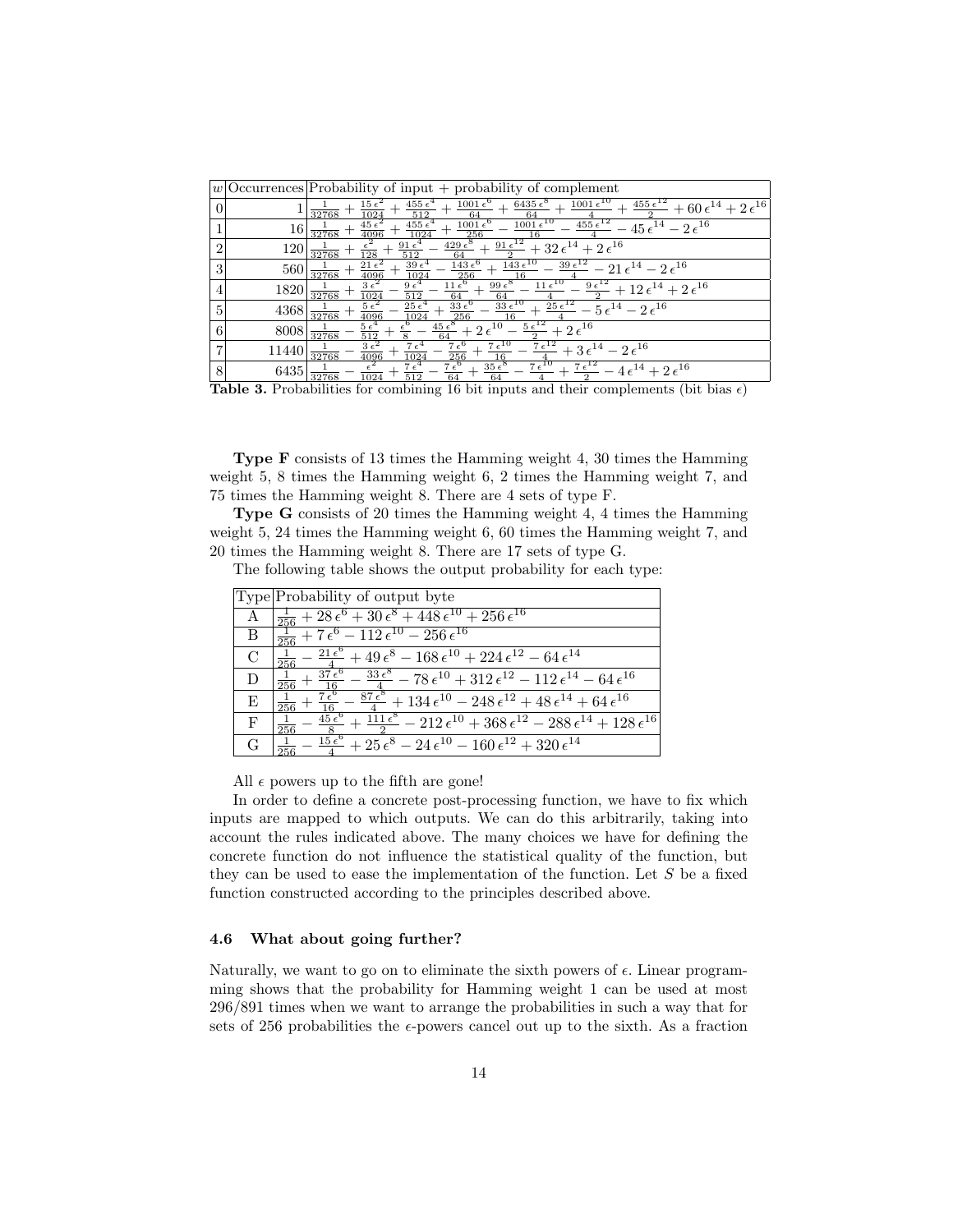does not make sense here, we have shown that it is impossible to eliminate the sixth powers of  $\epsilon$ . We do not claim that S is optimal, as there might be solutions with sixth powers of  $\epsilon$  with smaller absolute values of the coefficients than S.

We used the linear progamming approach to prove another negative result: When considering postprocessing with 32 input and 16 output bits, the probability of the outputs contains nineth or lower powers of  $\epsilon$ .

## 4.7 The Entropy of S



Fig. 4. The entropy of  $S$ 

Figure 4 shows, as expected, that  $S$  extracts even more entropy from its input than H.

In the evaluation directive AIS 31 for true random number generators of the German BSI [KS01], a bias of 0.02 is still considered acceptable. This bias corresponds to an entropy of 0.998846 per bit, or 7.99076 per byte. This entropy is achieved by a source with bias 0.1, if each output bit is the XOR of two input bits. With the post-processing function  $H$ , the same entropy is achieved with a source bias of 0.16835. And for the post-processing function  $S$ , we obtain this entropy even for a source bias of 0.23106.

### 4.8 On the Implementation of S

A hardware implementation of the post-processing function S would probably require a considerable amount of chip area. The easiest way to implement  $S$  is just a lookup table, which assigns output bytes to all possible 16 bit inputs. Such a table requires 64 kBytes of ROM. This should be no problem on a modern PC, but could be prohibitive for some smart-card applications. We can halve this storage requirement, if we take into account that inputs and their bitwise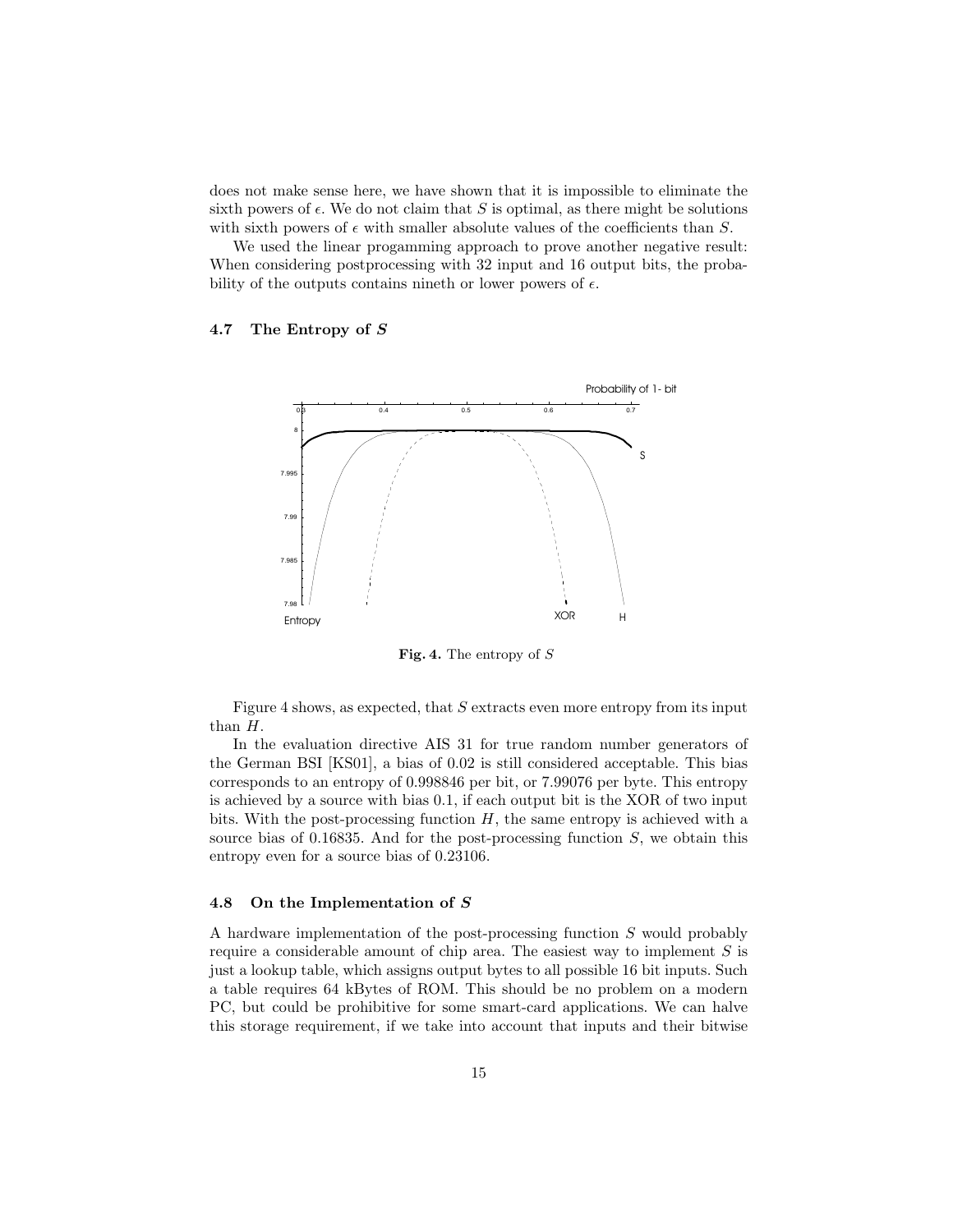complements lead to the same output. If the leading bit of the input is 1, we use the output for its bitwise complement from the table. Therefore, we can use a table of 32 kBytes.

We can implement really compact software for  $S$ , if we make use of the freedom we have for fixing the values for the function S. We will only sketch the principle of such a software implementation. The main idea is to use the lexicographically first possible solution for all situations, where one has a choice. Following this principle, the only instance of type A leads to the output of 0, the 16 instances of type B to the output values  $1, \ldots, 16$ . The 46 instances of type C are assigned the output values  $17, \ldots, 62$ , and so on. The assignment of input values to instances of types also follows this lexicographic principle. As an example, we consider inputs of Hamming weight 8. The 15 lexicographically lowest 16 bit values with Hamming weight 8 are assigned to the only instance of type A. Type B does not use inputs of Hamming weight 8, so the lexicographically next inputs with this Hamming weight are assigned to instances of type C. The lexicographically next 50 inputs with Hamming weight 8 are assigned to the first instance of type C, the next 50 to the second instance of type C, and so on. When we follow this lexicographic design principle, the tables needed for the computation of S can be stored very compactly in about 50 bytes.

This lexicographic principle can only be used profitably for a software implementation, if we are able to determine the rank of a given 16 bit value of Hamming weight  $w$  in the lexicographic order of the inputs of this Hamming weight. Let  $p_0, p_1, \ldots, p_{w-1}$  with  $p_0 < p_1 < \cdots < p_{w-2} < p_{w-1}$  be the bit positions of the 1-bits of the input. Let the bit position of the least significant bit be 0, and let the bit position of the most significant bit be 15. Then the lexicographic rank is given by

$$
\sum_{i=0}^{w-1} \binom{p_i}{i+1}.
$$

## 5 Conclusion and further research topics

We have shown that the quasigroup post-processing method for physical random numbers described in [MGK05] is ineffective and very easy to attack.

We have also shown that there are post-processing functions with a fixed number of input bits for biased physical random number generators which are much better than the ones usually used up to now.

The results of section 4 of this paper can be extended in many directions: e. g. compression rates greater than 2, other input sizes, systematic construction of good post-processing functions.

## 6 Acknowledgment

The author would like to thank Bernd Meyer (Siemens AG) for his help and for many valuable discussions.